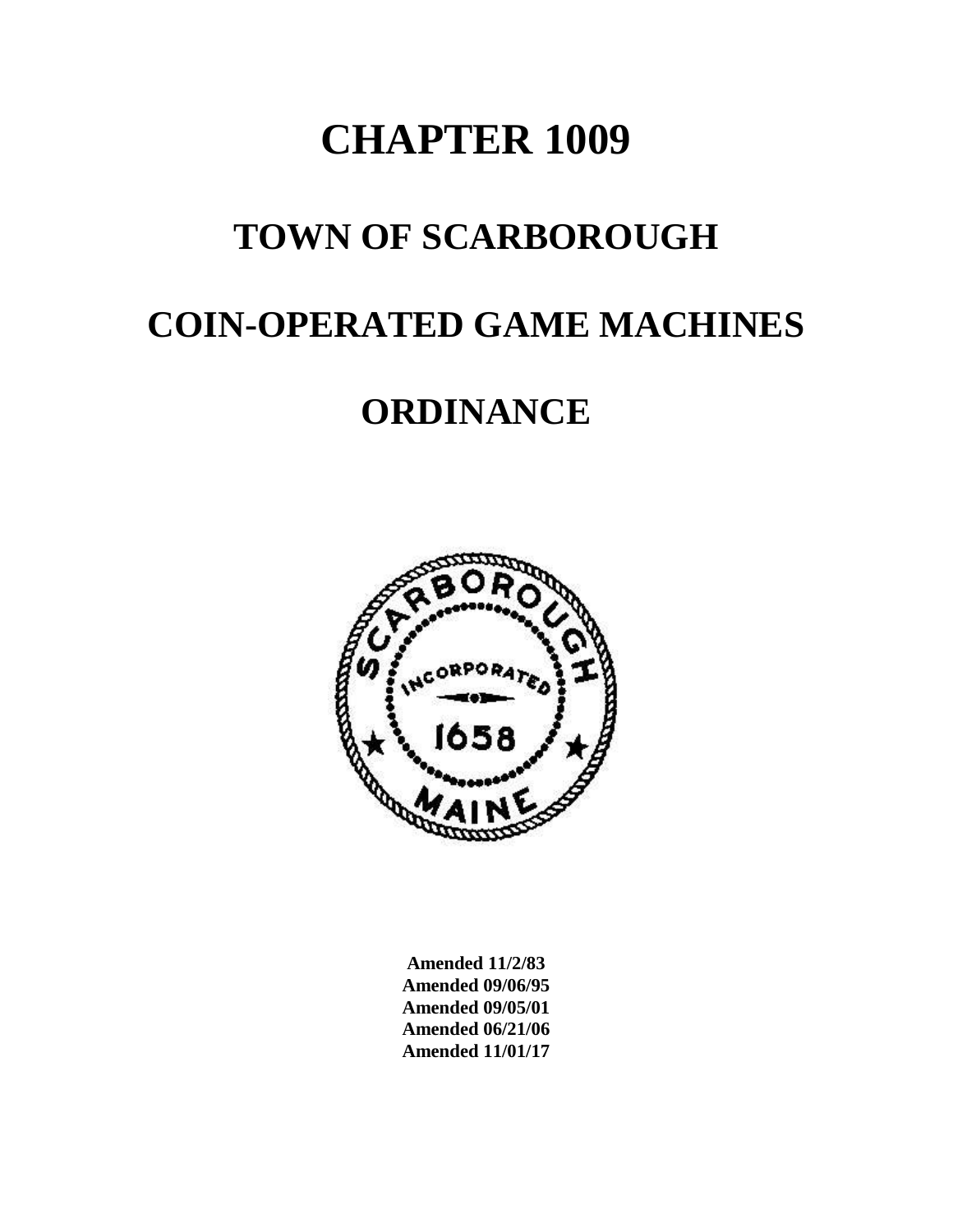### **TABLE OF CONTENTS**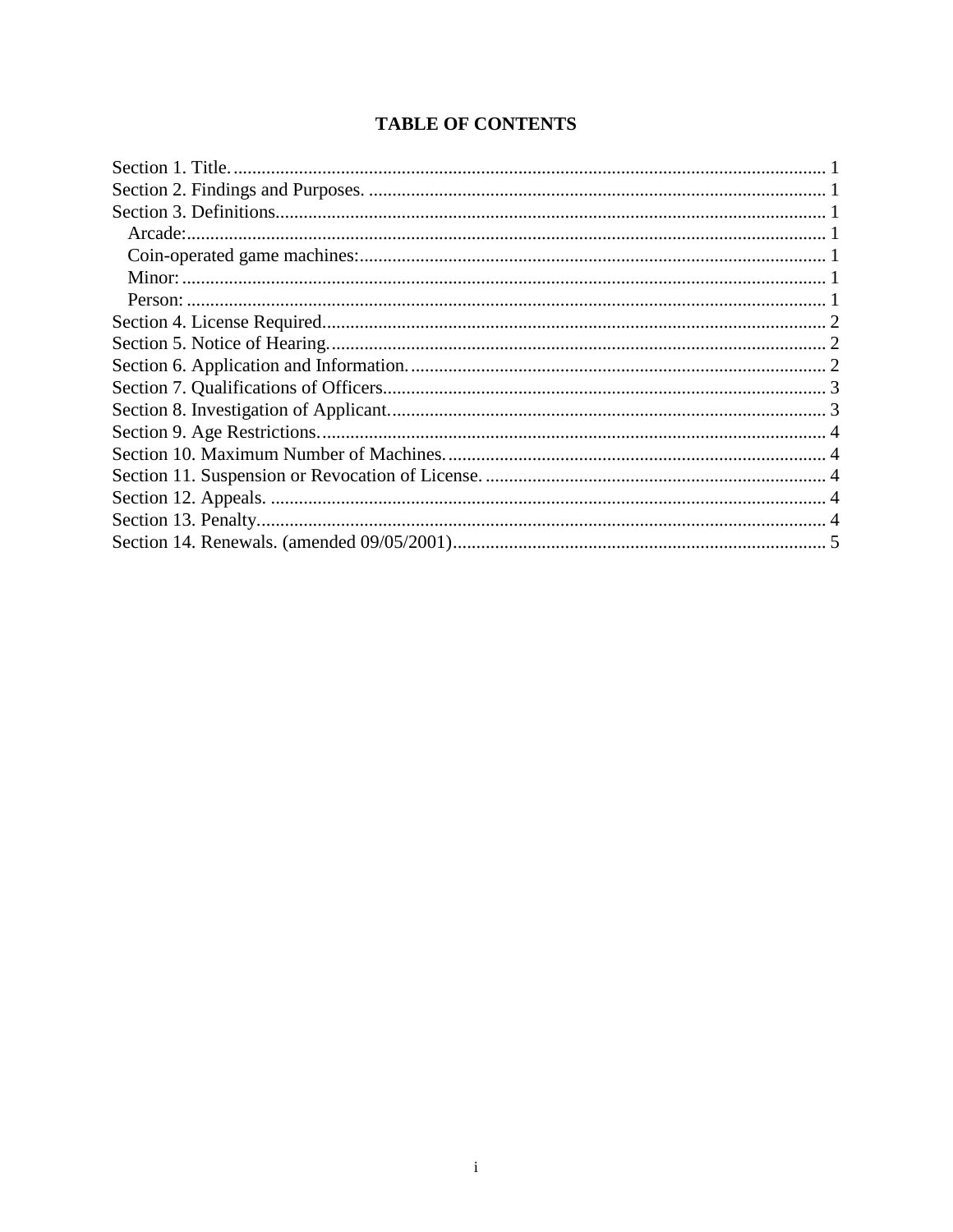#### **CHAPTER 1009 TOWN OF SCARBOROUGH COIN-OPERATED GAME MACHINES ORDINANCE**

#### <span id="page-2-0"></span>**Section 1. Title.**

This Ordinance shall be known as the "Town of Scarborough Coin-Operated Game Machines Ordinance" and may be referred to by short title as the "Coin-Operated Machine Ordinance." (amended 06/21/2006)

#### <span id="page-2-1"></span>**Section 2. Findings and Purposes.**

The Town Council finds that the location of coin-operated game machines, as defined herein, can create problems for pedestrian and vehicular traffic; may create public safety problems with the congregation of minors; and may result in late hours and noisy conditions by minors to the detriment of surrounding residentially zoned properties, churches, and schools. Consequently, the Council determines that the regulation of coin-operated game machines as defined herein, by the issuance of annual licenses is necessary to promote the health, safety, and general welfare of the citizens of Scarborough. (amended 06/21/2006)

#### <span id="page-2-2"></span>**Section 3. Definitions.**

#### <span id="page-2-3"></span>**Arcade:**

A place or facility that is used primarily for playing coin-operated game machines for amusement and entertainment. Arcades shall only be allowed within campgrounds (camping and tenting areas) as an accessory use, subject to the licensing requirements of this Ordinance. (06/21/2006)

#### <span id="page-2-4"></span>**Coin-operated game machines:**

Those machines normally denominated as such including, but not limited to, so called pinball, video, coin-operated or electronic games which, upon the insertion of a coin, slug, token, plate, or disc, may be operated by the public generally for use as a game or entertainment, whether or not registering a score. This definition shall include those machines, which would otherwise come within the meaning of this term except that they have been manufactured or modified to be operated by remote control. This definition does not include jukeboxes, bingo games, gambling devices, pool tables, or other similar machines. (06/21/2006)

#### <span id="page-2-5"></span>**Minor:**

**A**ny individual fifteen (15) years of age or younger, unaccompanied by his or her parent(s) or legal guardian(s).

#### <span id="page-2-6"></span>**Person:**

**A**ny individual, firm, corporation, association, partnership or organization.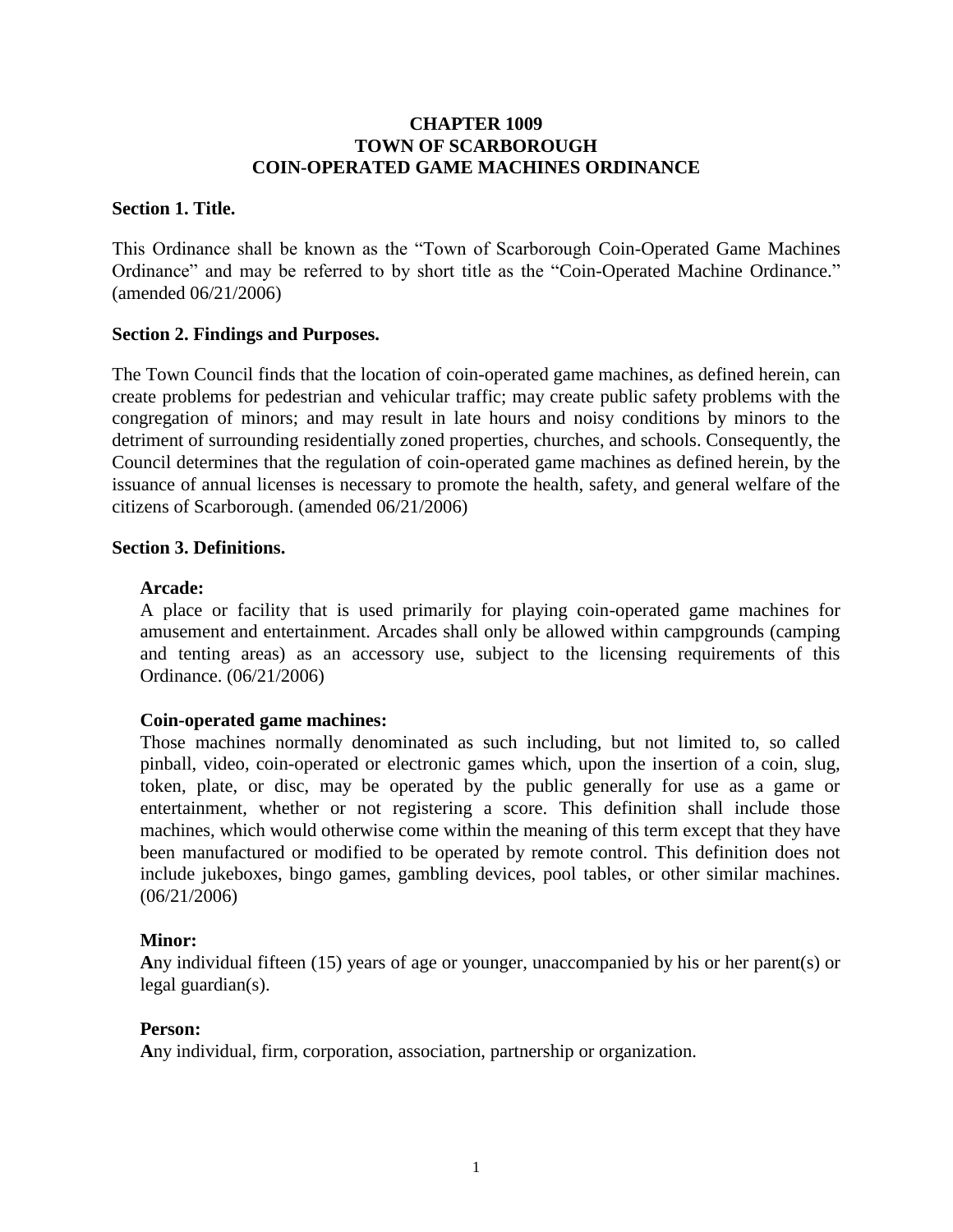#### <span id="page-3-0"></span>**Section 4. License Required.**

No person shall keep, maintain, operate, lease or otherwise establish a coin-operated game machine or machines, or an arcade, as defined herein, in any premises, building, apartment, or place without having first obtained a non-transferable license from the Town Council for each such machine or arcade, and paying an annual license fee as specified in the *Schedule of License, Permit and Application Fees* established by the Town Council. The Town Council shall grant the license(s) only if it finds the applicant is in strict compliance with the requirements of this article, all applicable Town ordinances, and all other requirements of law. A copy of the license shall be posted in a conspicuous manner near the coin-operated game machines or within the arcade facility. All licenses shall expire on June 30th of each year. (amended 06/21/2006)

No license shall be issued until the matter has first been advertised for public hearing, the cost of which shall be borne by the applicant, and a public hearing thereon has been held by the Town Council. No license shall be issued for any premises within 1000 feet of any school, or any area zoned residential under the terms of the Town's zoning ordinance; provided, however, that based upon a showing by the applicant that relaxation of the distance restriction contained in this section would not be detrimental to the public health, safety and general welfare and would not be inconsistent with the general purposes of this ordinance, the Town Council may waive said restriction; provided, further, at least five (5) affirmative votes shall be required for such a waiver. The 1000 feet distance shall be measured from the main entrance of the licensed premises and from the main entrance of any school by the ordinary course of travel and from the edge of the residential zoning boundary line.

#### <span id="page-3-1"></span>**Section 5. Notice of Hearing.**

The Town Clerk shall give public notice of the public hearing on coin-operated game machine or arcade applications by publishing a notice in a newspaper of general circulation in the Town indicating the time and place of the public hearing, the nature of the matter to be heard, and the address or location or the property on which the coin-operated machine(s) or arcade is to be located. Notices shall also be sent to the owners of all property located within 500 feet of said property. For the purpose of this section, the owners of property shall be considered to be persons listed by the Town Assessor as those against whom municipal real estate taxes are assessed. Failure of any property owner to receive a notice of public hearing shall not necessitate another hearing nor invalidate any action of the Town Council on such application. (amended 06/21/2006)

#### <span id="page-3-2"></span>**Section 6. Application and Information.**

Every applicant for a coin-operated game machine or arcade license shall:

- (a) Complete and file an application on a form prescribed by the Town Clerk;
- (b) Deposit the prescribed license fee in with Town Clerk;
- (c) Submit the completed application to the Town Clerk, together with attested copies of the articles of incorporation and bylaws, if the applicant is a corporation, or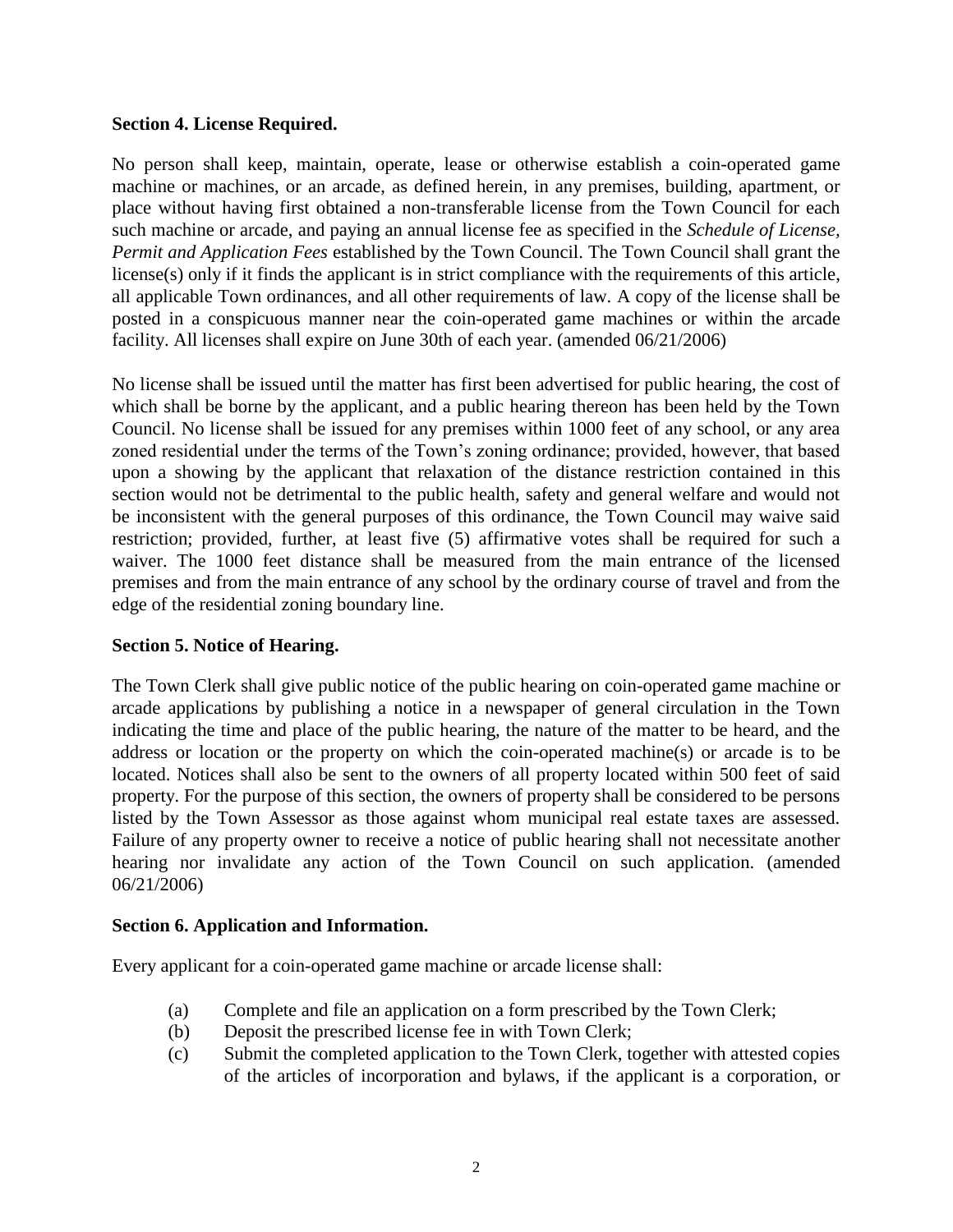articles of association and bylaws, if the applicant is an association, as well as a list of all officers and directors; and

- (d) File an affidavit which will identify all owners, officers, managers, or partners of the applicant and their places of residence at the time of the application or false or misleading information in an application for a license shall be a violation of this article and shall be grounds for denial of the application or revocation of any licenses previously granted;
- (e) Pay the required processing and application fee and the costs of publishing and mailing notices.

If an applicant should be denied or withdrawn, the license fee shall be refunded to the applicant except for an amount sufficient to cover the cost of any advertising or mailing of notice. (amended 06/21/2006)

#### <span id="page-4-0"></span>**Section 7. Qualifications of Officers.**

No applicant nor any owner, officer, manager, or partner of an applicant shall have been convicted of a crime involving moral turpitude, nor of violating any of the gambling, drug or prohibitive liquor laws of either the United States or the State of Maine or any other state within the five (5) years immediately preceding the date of application. Each such applicant or officer, owner, manager or partner shall file the release authorized by 16 M.R.S.A. Section 620(6) (Criminal History Record Information Act) with the application. Failure to provide such release shall be grounds for denial of the application.

#### <span id="page-4-1"></span>**Section 8. Investigation of Applicant.**

Upon receipt of each application for a coin-operated game machine license, or arcade license or notice of a change of owners, officers, managers or partners of the applicant:

- (a) The Code Enforcement Officer shall verify that the premises at which the coinoperated game machine(s) or arcade is to be located complies with all applicable ordinances of the town including, but not limited to, the building code, electrical code, plumbing code and zoning ordinance and shall report her/his findings in writing to the Town Council; [amended 11/01/17]
- (b) The Town Clerk shall review the application and other documents and determine whether such documents comply with all of the requirements of this article and shall report such findings in writing to the Town Council;
- (c) The Fire Chief or her/his agent shall inspect the proposed location to determine if all laws, ordinances or regulations concerning fire and safety have been satisfied and shall submit her/his report in writing to the Town Council; and [amended 11/01/17]
- (d) The Police Chief or her/his agent shall investigate the application, including the criminal history record information required under this Ordinance, and shall report herhis findings in writing to the Town Council. [amended  $11/01/17$ ]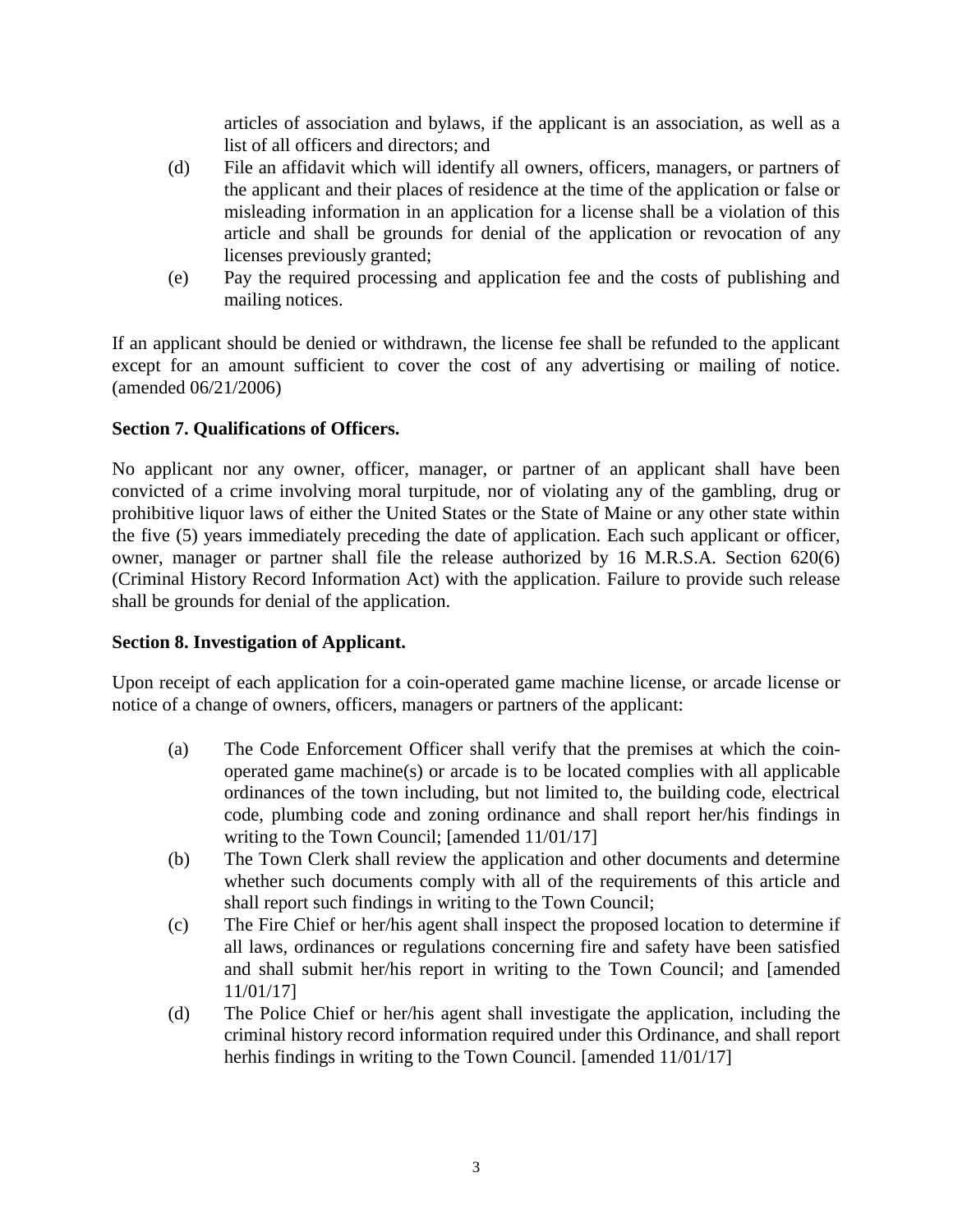All reports required under this article shall be filed with the Town Clerk who shall forward them to the Town Council. (amended 06/21/2006)

#### <span id="page-5-0"></span>**Section 9. Age Restrictions.**

No person, firm, corporation or association holding a license under this article shall permit or allow any minor, as defined herein, to play or operate any such coin-operated game machine in or on the licensed premises during time(s) of public school sessions in the Town or after 9:00 o'clock P.M., prevailing time, on evenings prior to such public sessions. It shall be the responsibility of the applicant to ensure compliance with the terms of this section, and failure to do so shall be grounds for license revocation. (amended 06/21/2006)

#### <span id="page-5-1"></span>**Section 10. Maximum Number of Machines.**

(a) There shall be no more than three (3) machines at a single business premises (excluding an arcade), provided, however, that based upon a showing by the applicant that an increase in the maximum number of coin-operated game machines at a single business premises would not be detrimental to the public health, safety, and general welfare and would not be inconsistent with the purposes of this Ordinance. The Town Council may increase the maximum number of coinoperated game machines on a case by case basis, but any such waiver shall require at least five (5) affirmative votes.

(b) The maximum number of coin-operated game machines at an arcade shall be twenty-five (25). The Town Council may increase the maximum number of coin-operated game machines within an arcade on a case-by-case basis, but any such waiver shall require at least five (5) affirmative votes. (amended 06/21/2006)

#### <span id="page-5-2"></span>**Section 11. Suspension or Revocation of License.**

A license to operate coin-operated game machines may be denied, suspended or revoked by the Town Council for either violation of, or failure to comply with, any of the provisions of this article or with the provisions of any other applicable ordinance of the Town. Determination of the severity of the violation and whether a denial, suspension, or revocation is warranted shall be made by the Town Council after notice and hearing. (amended 06/21/2006)

#### <span id="page-5-3"></span>**Section 12. Appeals.**

An appeal from any final decision of the Town Council may be taken by any party to the Superior Court in accordance with the provisions of Rule 80B of the Maine Rules of Civil Procedure.

#### <span id="page-5-4"></span>**Section 13. Penalty.**

In addition to any action which the Town Council may take, violation of any provision of this article shall be a civil offense and a fine not exceeding One Hundred Dollars (\$100.00) may be imposed. Each day that a violation continues shall be treated as a separate offense.